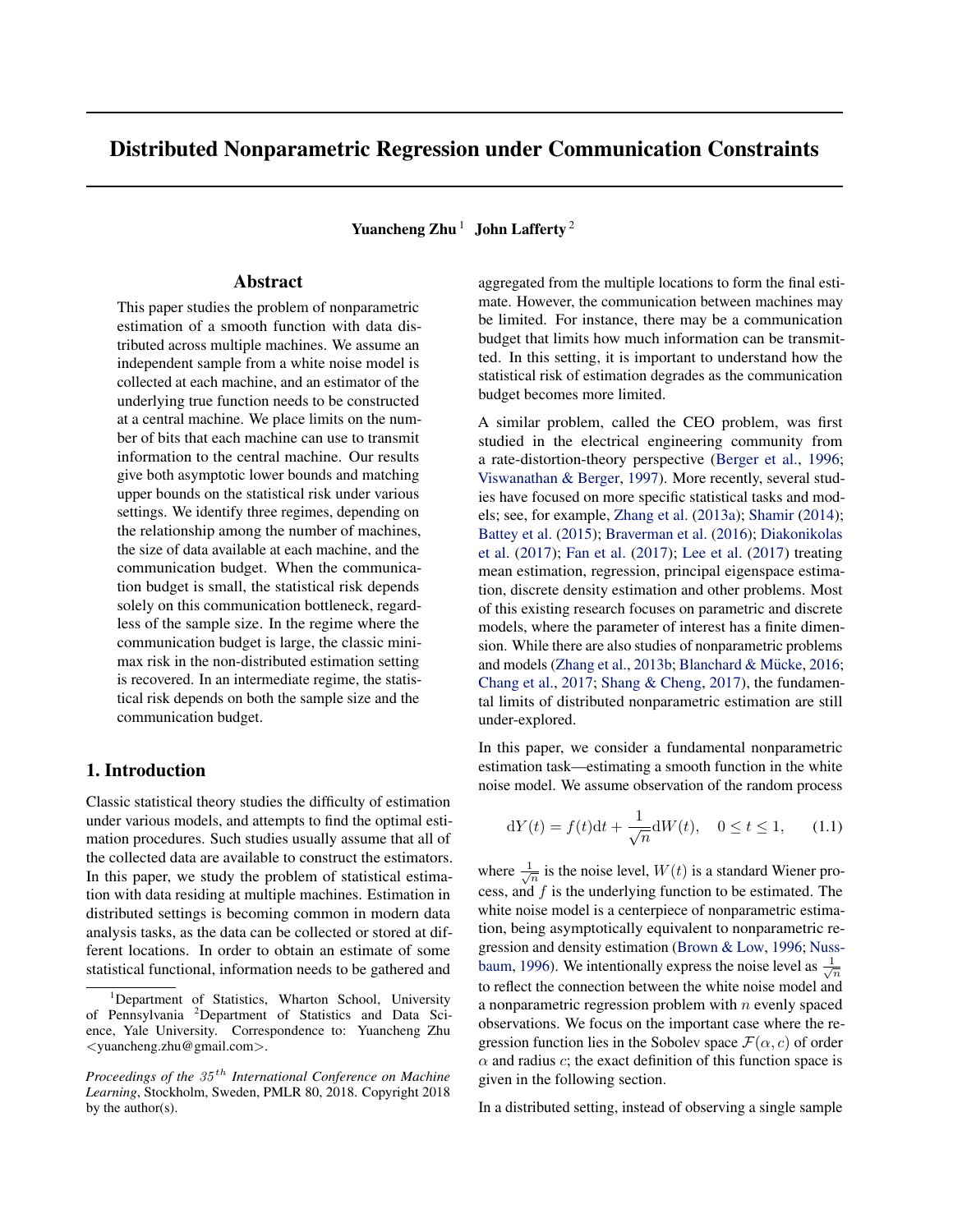path  $Y(t)$ , we assume there are m machines, each of which observes an independent copy of the stochastic process. That is, the  $i$ th machine gets

$$
dY_j(t) = f(t)dt + \frac{1}{\sqrt{n}}dW_j(t), \quad 0 \le t \le 1,
$$

for  $j = 1, \ldots, m$  where  $W_i(t)$ 's are mutually independent standard Wiener processes. Furthermore, each machine has a budget of b bits to communicate with a central machine, where a final estimate  $\hat{f}$  is formed based on the messages received from the  $m$  machines. Specifically, we denote by  $\Pi_i$  the message that the *j*th machine sends to the central estimating machine; each  $\Pi_i$  can be viewed as a (possibly random) functional of the stochastic process  $Y_i(t)$ . In this way, the tuple  $(n, m, b)$  defines a problem instance for the function class  $\mathcal{F}(\alpha, c)$ . We use the minimax risk

$$
R(n, m, b; \mathcal{F}(\alpha, c))
$$
  
=  $\inf_{\widehat{f}, \Pi_{1:m}} \sup_{f \in \mathcal{F}(\alpha, c)} \mathbb{E} ||f - \widehat{f}(\Pi_1, \dots, \Pi_m)||^2$ 

to quantify the hardness of distributed estimation of  $f$  in the Sobolev space  $\mathcal{F}(\alpha, c)$ .

The main contribution of the paper is to identify the following three asymptotic regimes.

• An *insufficient regime* where  $mb \ll n^{\frac{1}{2\alpha+1}}$ . Under this scaling, the total number of bits,  $mb$ , is insufficient to preserve the classical, non-distributed, minimax rate of convergence for the sample size  $n$  on a single machine. Therefore, the communication budget becomes the main bottleneck, and we have

$$
R(n, m, b; \mathcal{F}(\alpha, c)) \asymp (m b)^{-2\alpha}.
$$

• A *sufficient regime* where  $b \gg (mn)^{\frac{1}{2\alpha+1}}$ . In this case, the number of bits allowed per machine is relatively large, and we have the minimax risk

$$
R(n, m, b; \mathcal{F}(\alpha, c)) \asymp (mn)^{-\frac{2\alpha}{2\alpha+1}}.
$$

Note that this is also the optimal convergence rate if all the data were available at the central machine.

• An *intermediate regime* where  $b \leq (mn)^{\frac{1}{2\alpha+1}}$  and  $mb \gtrsim n^{\frac{1}{2\alpha+1}}$ . In this regime, the minimax risk depends on all three parameters, and scales according to

$$
R(n, m, b; \mathcal{F}(\alpha, c)) \asymp (mnb)^{-\frac{\alpha}{\alpha+1}}.
$$

Together, these three regimes give a sharp characterization of the statistical behavior of distributed nonparametric estimation for the Sobolev space  $\mathcal{F}(\alpha, c)$  under communication constraints, covering the full range of parameters and

problem settings. The Bayesian framework adopted in this paper to establish the lower bounds is different from the techniques used in previous work, which typically rely on Fano's lemma and the strong data processing inequality. Finally, we note that an essentially equivalent set of minimax convergence rates is obtained in a simultaneously and independently written paper by Szabo & van Zanten (2018).

The paper is organized as follows. In the next section, we explain our notation and give a brief introduction of nonparametric estimation over a Sobolev space for the usual non-distributed setting and a distributed setting. In Section 3, we state our main results on the risk of distributed nonparametric estimation with communication constraints. We outline the proof strategy for the lower bounds in Section 3.1, deferring some of the technical details and proofs to the supplementary material. In Section 4, we show achievability of the lower bounds by a particular distributed protocol and estimator. We conclude the paper with a discussion of possible directions for future work.

### 2. Problem formulation

The Sobolev space of order  $\alpha$  and radius c is defined by

$$
\mathcal{F}(\alpha, c) = \left\{ f : f^{(\alpha - 1)} \text{ is absolutely continuous,} \atop \int_0^1 (f^{(\alpha)}(t))^2) dt \le c^2, \text{ and } f \in [0, 1] \to \mathbb{R} \right\}.
$$

Intuitively, it is a space of functions having a certain degree of smoothness, increasing with  $\alpha$ . The periodic Sobolev space is defined by

$$
\widetilde{\mathcal{F}}(\alpha, c) = F(\alpha, c) \bigcap \left\{ f^{(j)}(0) = f^{(j)}(1), j = 0, 1, \dots, \alpha - 1 \right\}.
$$

The white noise model  $(1.1)$  can be reformulated in terms of an infinite Gaussian sequence model. Let  $(\varphi_i)_{i=1}^{\infty}$  be the trigonometric basis, and let

$$
\theta_i = \int_0^1 \varphi_i(t) f(t) \mathrm{d}t, \quad i = 1, 2, \dots
$$

be the Fourier coefficients. It is known that  $f$  belongs to  $\mathcal{F}(\alpha, c)$  if and only if the sequence  $\theta$  belongs to the Sobolev ellipsoid  $\Theta(\alpha, c)$ , defined as

$$
\Theta(\alpha, c) = \left\{ \theta : \sum_{i=1}^{\infty} a_i^2 \theta_i^2 \le \frac{c^2}{\pi^{2\alpha}} \right\}
$$

where

$$
a_i = \begin{cases} i^{\alpha} & \text{if } i \text{ is even} \\ (i-1)^{\alpha} & \text{if } i \text{ is odd.} \end{cases}
$$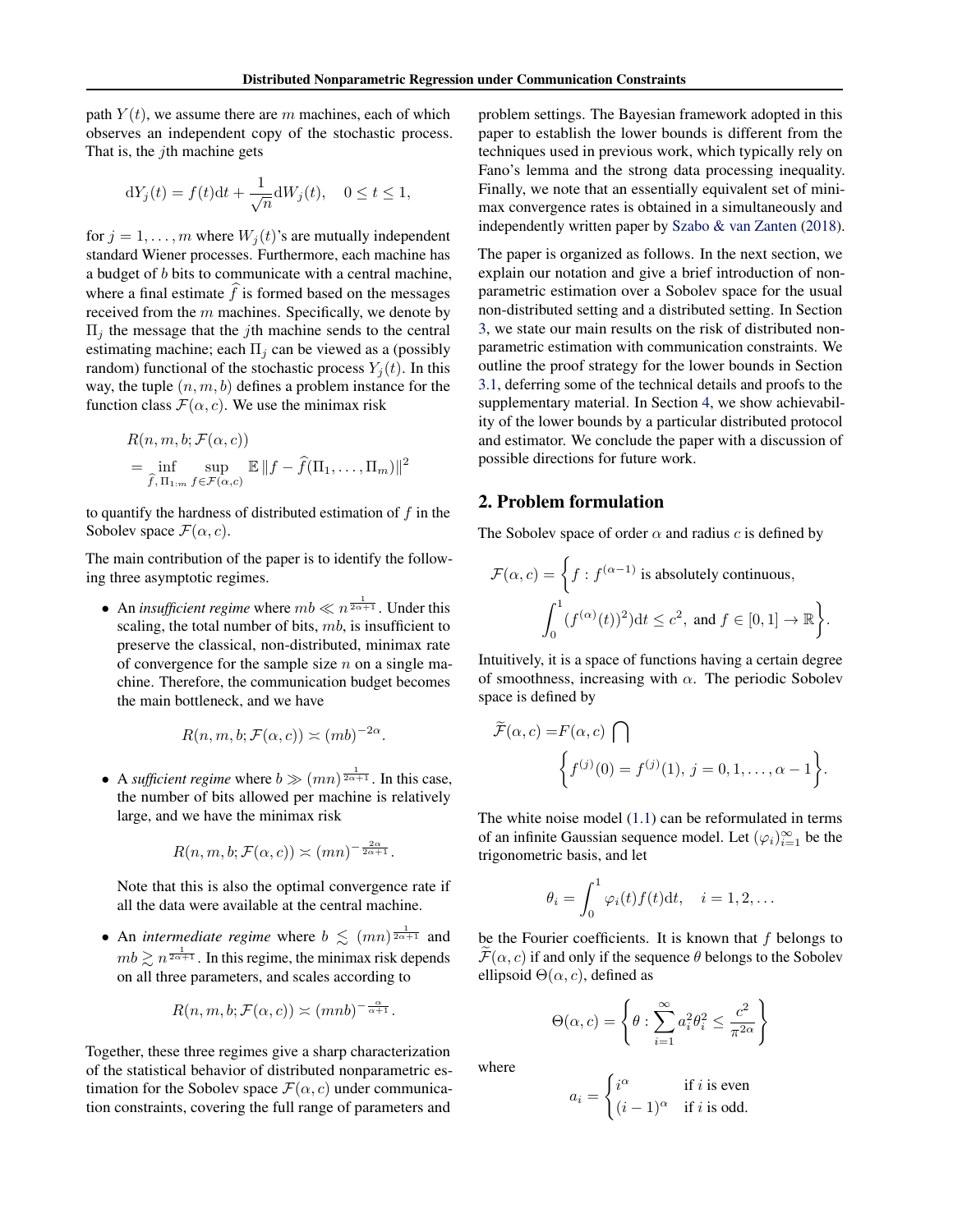To ease the analysis, we will assume  $a_i = i^{\alpha}$  and use  $\tilde{c}^2$  in the place of  $\frac{c^2}{\pi^{2\alpha}}$ . Expanding the observed process  $Y(t)$  in terms of the same basis we obtain the Gaussian sequence

$$
X_i = \int_0^1 \varphi_i(t) \, dY(t) \sim N(\theta_i, 1/n) \, .
$$

Given an estimator  $\widehat{\theta}$  for  $\theta$ , we can formulate a corresponding estimator for  $f$  by

$$
\widehat{f}(t) = \sum_{i=1}^{\infty} \widehat{\theta}_i \varphi_i(t),
$$

and the squared errors satisfy  $\|\hat{\theta} - \theta\|^2 = \|\hat{f} - f\|^2$ . In this way, estimating the function  $f$  in the white noise model is equivalent to estimating the means  $\theta$  in the Gaussian sequence model.

The minimax risk of estimating  $f$  over the periodic Sobolev space is defined as

$$
R(n; \widetilde{\mathcal{F}}(\alpha, c)) = \inf_{\widehat{f}} \sup_{f \in \mathcal{F}(\alpha, c)} \mathbb{E} \|\widehat{f} - f\|^2,
$$

which, as just shown, is equal to the minimax risk of estimating  $\theta$  over the Sobolev ellipsoid in the corresponding Gaussian sequence model,

$$
R(n; \Theta(\alpha, \widetilde{c})) = \inf_{\widehat{\theta}} \sup_{\theta \in \Theta(\alpha, \widetilde{c})} \mathbb{E} \|\widehat{\theta} - \theta\|^2
$$

.

It is well known that the asymptotic minimax risk scales according to

$$
R(n; \widetilde{\mathcal{F}}(\alpha, c)) = R(n; \Theta(\alpha, c)) \asymp n^{-\frac{2\alpha}{2\alpha + 1}}
$$

as  $n \to \infty$  (Tsybakov, 2008).

In a distributed setting, we suppose there are  $m$  machines, and the jth machine independently observes  $Y_i(t)$  such that

$$
dY_j(t) = f(t)dt + \frac{1}{\sqrt{n}}dW_j(t) \quad 0 \le t \le 1
$$

for  $j = 1, \ldots, m$ . Equivalently, if we express this in terms of the Gaussian sequence model, the jth machine observes data

$$
X_{ij} \sim N(\theta_i, 1/n), \quad i = 1, 2, \dots
$$

We further assume there is a central machine where a final estimator needs to be calculated based on messages received from the  $m$  local machines. Local machine  $j$  sends a message of length  $b_j$  bits to the central machine; we denote this message by  $\Pi_j$ . Then  $\Pi_j = \Pi_j(X_{1j}, X_{2j}, \dots)$  can be viewed as a (possibly random) mapping from  $\mathbb{R}^{\infty}$  to  $\{1, 2, \ldots, 2^{b_j}\}$ . The final estimator  $\hat{\theta}$  is then a functional of the collection of messages. The mechanism can be summarized by the following diagram:

$$
f \longrightarrow \begin{Bmatrix} Y_1(t) \longrightarrow X_{11}, \dots, X_{n1} \xrightarrow{b_1} \Pi_1 \\ Y_2(t) \longrightarrow X_{12}, \dots, X_{n2} \xrightarrow{b_2} \Pi_2 \\ \vdots \\ Y_m(t) \longrightarrow X_{1m}, \dots, X_{nm} \xrightarrow{b_m} \Pi_m \end{Bmatrix} \longrightarrow \widehat{\theta} \longrightarrow \widehat{f}.
$$

Suppose that the communication is restricted by one of two types of constraints: An *individual constraint*, where  $b_j \leq b$ , for each  $j = 1, \ldots, m$  and a given budget b, and a sum constraint, where  $\sum_{j=1}^{m} b_j \leq mb$ . We call the set of mappings  $\Pi_1, \ldots, \Pi_m$  and  $\theta$  a *distributed protocol*, and denote by  $\Gamma_{\text{ind}}(m, b)$  and  $\Gamma_{\text{sum}}(m, b)$  the collection of all such protocols, operating under the individual constraint and the sum constraint, respectively.

We note here that for simplicity we consider only one round of communication. A variant is to allow multiple rounds of communication, for which the local machines can get access to a "blackboard" where the central machine broadcasts information back to the distributed nodes.

The minimax risk of the distributed estimation problem under the communication constraint is defined by

$$
R(n, m, b; \Theta(\alpha, c))
$$
  
= 
$$
\inf_{(\Pi_1, ..., \Pi_m, \widehat{\theta}) \in \Gamma(m, b)} \sup_{\theta \in \Theta(\alpha, c)} \mathbb{E} \|\widehat{\theta}(\Pi_1, ..., \Pi_m) - \theta\|^2.
$$
 (2.1)

Here  $\Gamma$  represents either  $\Gamma_{\text{ind}}$  or  $\Gamma_{\text{sum}}$ . In fact, it will be clear that the minimax risks under the two types of constraints are asymptotically equivalent.

## 3. Lower bounds for distributed estimation

In what follows, we will work in an asymptotic regime where the tuple  $(n, m, b)$  goes to infinity while satisfying some relationships, and show how the minimax risk for the distributed estimation problem scales accordingly. The main result can be summarized in the following theorem.

**Theorem 3.1.** *Let*  $R(n, m, b; \Theta(\alpha, c))$  *be defined as in* (2.1) *with*  $\Gamma = \Gamma_{sum}$ 

1. If 
$$
b(mn)^{-\frac{1}{2\alpha+1}} \to \infty
$$
, then  
\n
$$
\liminf_{mn \to \infty} (mn)^{\frac{2\alpha}{2\alpha+1}} R(n, m, b; \Theta(\alpha, c)) \geq C.
$$

2. If 
$$
b(mn)^{-\frac{1}{2\alpha+1}} = O(1)
$$
 and  $mbn^{-\frac{1}{2\alpha+1}} \to \infty$ , then  
\n
$$
\liminf_{mn \to \infty} (mnb)^{\frac{\alpha}{\alpha+1}} R(n, m, b; \Theta(\alpha, c)) \ge C.
$$

*3. If*  $mbn^{-\frac{1}{2\alpha+1}} = O(1)$ *, then* 

$$
\liminf_{mn \to \infty} (mb)^{2\alpha} R(n, m, b; \Theta(\alpha, c)) \ge C.
$$

*Remark* 3.1*.* The lower bounds are valid for both the sum constraint and the individual constraint. In fact, the individual constraint is more stringent than the sum constraint, so in terms of lower bounds, it suffices to prove it for the sum constraint.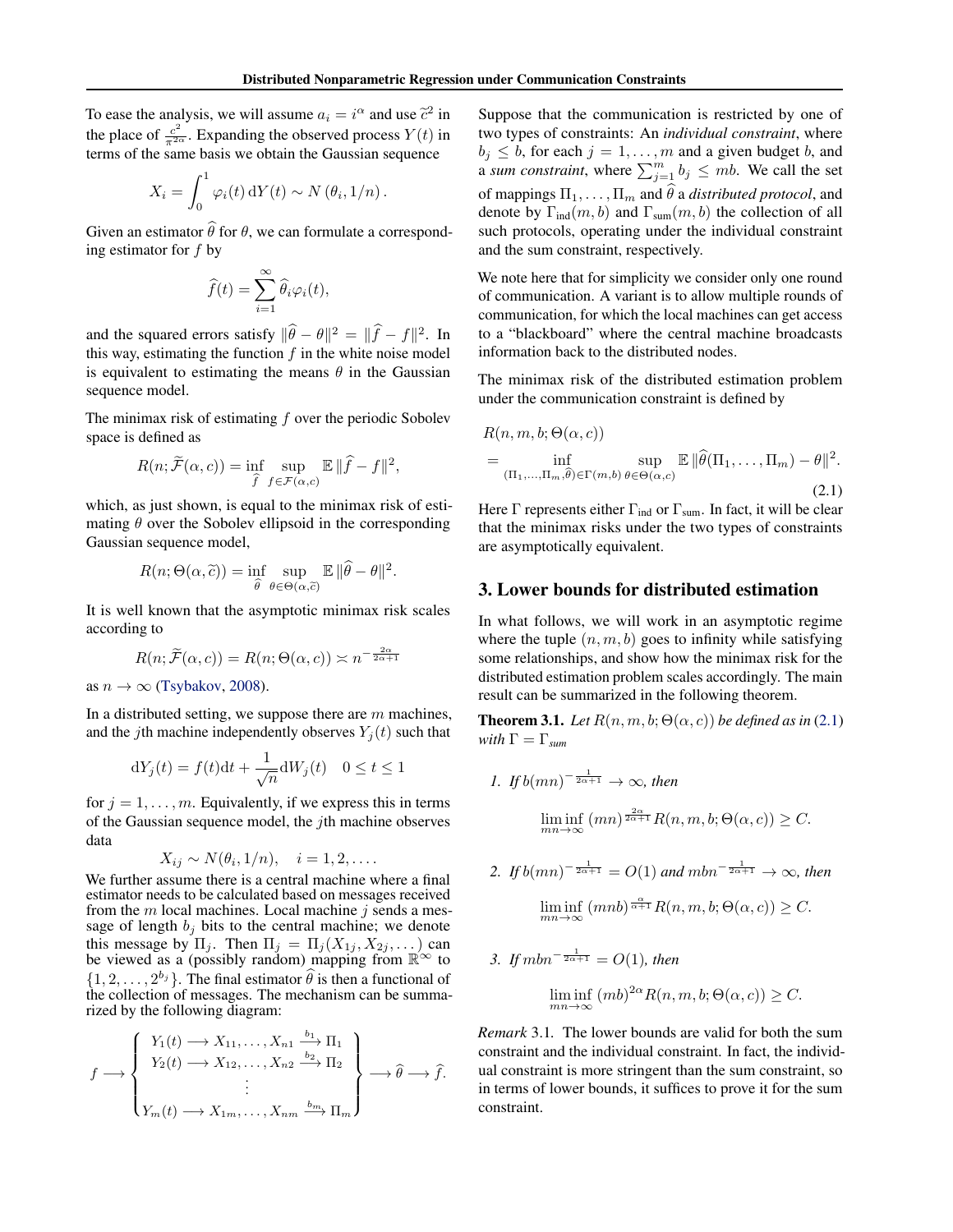*Remark* 3.2*.* To put the result more concisely, we can write

$$
R(n, m, b; \Theta(\alpha, c))
$$
  
\n
$$
\geq \begin{cases} (mn)^{-\frac{2\alpha}{2\alpha+1}} & \text{if } b(mn)^{-\frac{1}{2\alpha+1}} \to \infty \\ (mbn)^{-\frac{\alpha}{\alpha+1}} & \text{if } b(mn)^{-\frac{1}{2\alpha+1}} = O(1) \\ \text{and } mbn^{-\frac{1}{2\alpha+1}} \to \infty \\ (mb)^{-2\alpha} & \text{if } mbn^{-\frac{1}{2\alpha+1}} = O(1) \end{cases}.
$$

There are multiple ways to interpret this main result and here we illustrate one of the many possibilities. Fixing  $m$ and  $b$ , and viewing the minimax risk as a function of  $n$ , the sample size on each machine, we have

$$
\mathcal{K}(n)
$$
\n
$$
\geq \begin{cases}\nn^{-\frac{2\alpha}{2\alpha+1}} m^{\frac{2\alpha}{2\alpha+1}} & \text{if } n \leq \frac{b^{2\alpha+1}}{m} \\
n^{-\frac{\alpha}{\alpha+1}} (mb)^{-\frac{\alpha}{\alpha+1}} & \text{if } \frac{b^{2\alpha+1}}{m} \ll n \ll (mb)^{2\alpha+1} \\
(mb)^{-2\alpha} & \text{if } n \gtrsim (mb)^{2\alpha+1}\n\end{cases}
$$

This indicates that when the configuration of machines and communication budget stay the same, as we increase the sample size at each machine, the risk starts to decay at the optimal rate with exponent  $-\frac{2\alpha}{2\alpha+1}$ . Once the sample size is large enough, the convergence rate slows down to an exponent  $-\frac{\alpha}{\alpha+1}$ . Eventually, the sample size exceeds a threshold, beyond which any further increase won't decrease the risk due to the communication constraint.

*Remark* 3.3*.* This work can be viewed as a natural generalization of Zhu & Lafferty (2017), where the authors consider estimation over a Sobolev space with a single remote machine and communication constraints. Specifically, by setting  $m = 1$  we recover the main results in Zhu & Lafferty (2017) up to some constant factor. However, with more than one machine, it is non-trivial to uncover the minimax convergence rate, especially in the intermediate regime.

#### 3.1. Proof of the lower bounds

 $R(\lambda)$ 

We now proceed to outline the proof of the lower bounds in Theorem 3.1. Most existing results rely on Fano's lemma and the strong data processing inequality (Zhang et al., 2013a; Braverman et al., 2016). An extension of this information-theoretic approach is used by Szabo & van Zanten (2018) in the nonparametric setting to obtain essentially the same lower bounds as we establish here. However, we develop the Bayesian framework for deriving minimax lower bounds (Johnstone, 2017), circumventing the need for both Fano's lemma and the strong data processing inequality, and associating the lower bounds with the solution of an optimization problem.

We consider a prior distribution  $\pi(\theta)$  asymptotically supported on the parameter space  $\Theta$ . For any estimator  $\theta$  that follows the distributed protocol, we have

$$
\sup_{\theta \in \Theta} \mathbb{E}_{\theta} \|\widehat{\theta} - \theta\|^2 \gtrsim \int_{\Theta} \mathbb{E}_{\theta} \|\widehat{\theta} - \theta\|^2 \mathrm{d}\pi(\theta). \tag{3.1}
$$

That is, the worst-case risk associated with  $\hat{\theta}$  is bounded from below by the integrated risk. We specifically consider the Gaussian prior distribution  $\theta_i \sim N(0, \sigma_i^2)$  for  $i = 1, \ldots, \ell$ , and  $\mathbb{P}(\theta_i = 0) = 1$  for  $i = \ell + 1, \ldots$ , where the sequence  $\sigma_i$  satisfies  $\sum_{i=1}^{\ell} i^{2\alpha} \sigma_i^2 \le c^2$ . We make (3.1) clear in the following lemma, whose proof can be found in the supplementary material.

Lemma 3.1. *Suppose that a sequence of Gaussian prior*  $distributions for  $\theta$  and estimator  $\theta$  satisfy$ 

$$
\frac{\sum_{i=1}^{\ell} i^{2\alpha} \sigma_i^2}{\max_{1 \le i \le \ell} i^{2\alpha} \sigma_i^2} = O(\ell) \text{ and}
$$
\n
$$
\int_{\Theta} \mathbb{E}_{\theta} [\|\hat{\theta} - \theta\|^2] d\pi(\theta) = O(\ell^{\delta})
$$
\n(3.2)

*for some*  $\delta > 0$  *as*  $\ell \rightarrow \infty$ *. Then* 

$$
\sup_{\theta \in \Theta} \mathbb{E}_{\theta} \, \|\widehat{\theta} - \theta\|^2 \geq \int_{\Theta} \mathbb{E}_{\theta} [\|\widehat{\theta} - \theta\|^2] d\pi(\theta) \cdot (1 + o(1)).
$$

The next step is to lower bound the integrated risk  $\int_{\Theta} \mathbb{E}_{\theta} [\|\hat{\theta} - \theta\|^2] d\pi(\theta)$ . Lemma 3.2 is derived from a result that appears in Wang et al. (2010); for completeness we include the proof in the supplementary material.

**Lemma 3.2.** *Suppose*  $\theta_i \sim N(0, \sigma_i^2)$  *and*  $X_{ij} \sim N(\theta_i, \varepsilon^2)$  $for i = 1, \ldots, \ell \text{ and } j = 1, \ldots, m$ . Let  $\Pi_j : \mathbb{R}^{\ell} \to$  $\{1, \ldots, M_j\}$  *be a (random) mapping, which takes up to*  $M_i$  *different values. Let*  $\hat{\theta}$  :  $\{1, \ldots, M_1\} \times \cdots \times$  $\{1,\ldots,M_m\} \rightarrow \mathbb{R}^{\ell}$  be an estimator based on the mes*sages created by*  $\Pi_1, \ldots, \Pi_m$ *. Under the constraint that*  $\frac{1}{m}$   $\sum_{j=1}^{m}$  log  $M_j$  ≤  $b$ ,  $\mathbb{E} \Vert \widehat{\theta} - \theta \Vert^2$  can be lower bounded by *the value of the following optimization problem*

$$
L(m, b, \varepsilon; \sigma) \triangleq
$$

$$
\begin{aligned}\n\min_{d_i, i=1,\dots,\ell} \sum_{i=1}^{\ell} d_i \\
\text{s.t.} \sum_{i=1}^{\ell} \left( \frac{1}{2} \log \frac{\sigma_i^2}{d_i} + \frac{m}{2} \log \frac{\frac{m}{\varepsilon^2}}{\frac{1}{\sigma_i^2} + \frac{m}{\varepsilon^2} - \frac{1}{d_i}} \right) &\leq mb \\
\frac{\sigma_i^2 \frac{\varepsilon^2}{m}}{\sigma_i^2 + \frac{\varepsilon^2}{m}} &\leq d_i \leq \sigma_i^2 \text{ for } i = 1,\dots,\ell.\n\end{aligned}
$$
\n(3.3)

Combining the Lemma 3.1 and 3.2, we have the following asymptotic lower bound

$$
R(m,b,n;\Theta(\alpha,c)) \gtrsim L(m,b,n^{-\frac{1}{2}};\sigma)
$$

for sequences  $\sigma_i$  satisfying  $\sum_{i=1}^{\ell} i^{2\alpha} \sigma_i^2 \leq \tilde{c}^2$  and  $\frac{\sum_{i=1}^{\ell} i^{2\alpha} \sigma_i^2}{\max_{1 \leq i \leq \ell} i^{2\alpha} \sigma_i^2} = O(\ell)$  as  $\ell \to \infty$ .

Next, based on the optimization problem formulated above, we work under three different regimes, and derive three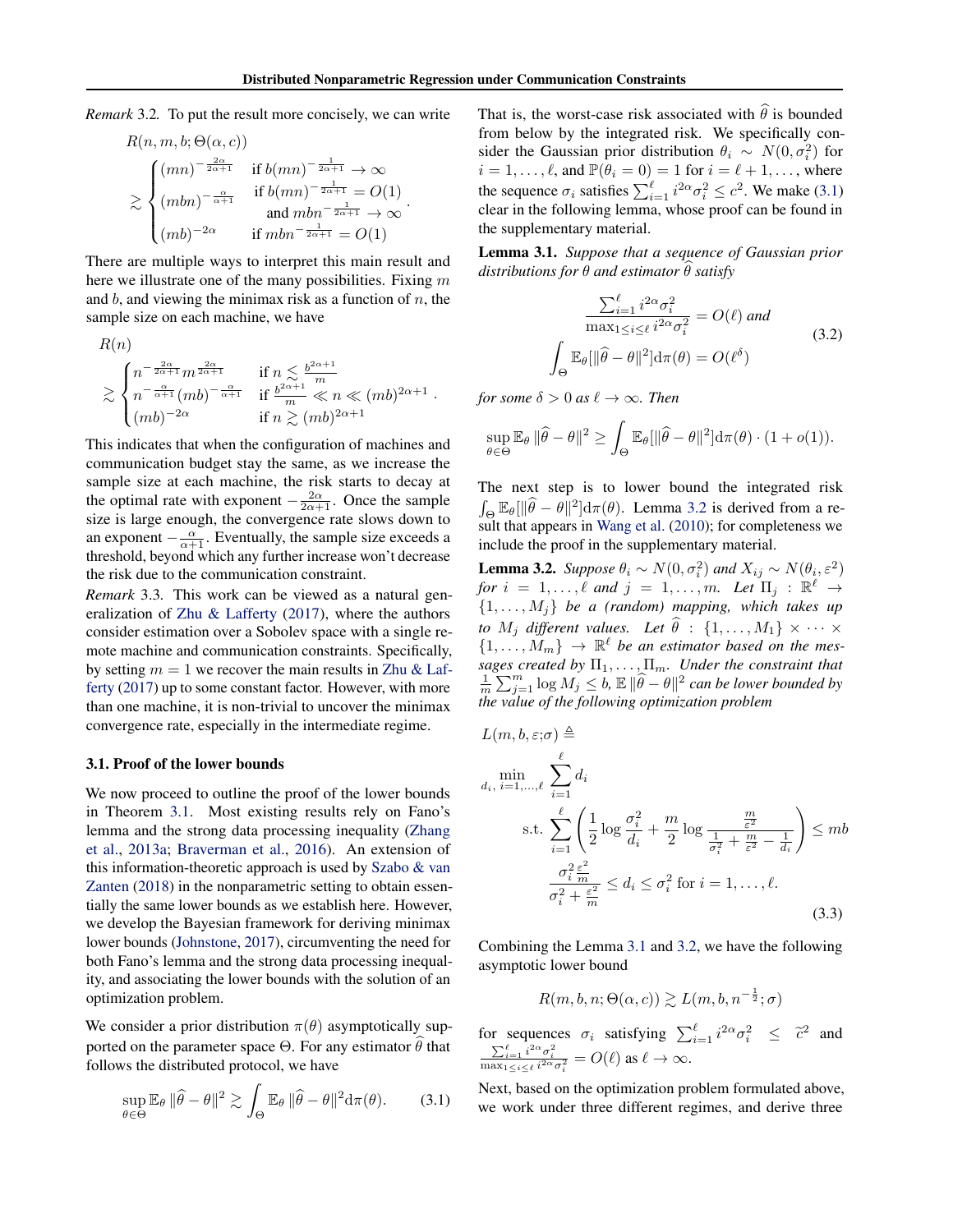forms of lower bounds of the minimax risk. The key is to choose appropriate sequences of prior variances  $\sigma_i^2$  for different regimes, as we shall illustrate.

1. Suppose that  $d_1, \ldots, d_\ell$  is a feasible solution to the problem (3.3). Using the first constraint, we have

$$
mb \geq \sum_{i=1}^{\ell} \left( \frac{1}{2} \log \frac{\sigma_i^2}{d_i} + \frac{m}{2} \log \frac{\frac{m}{\varepsilon^2}}{\frac{1}{\sigma_i^2} + \frac{m}{\varepsilon^2} - \frac{1}{d_i}} \right)
$$
  

$$
\geq \sum_{i=1}^{\ell} \frac{1}{2} \log \frac{\sigma_i^2}{d_i}
$$
  

$$
\geq \sum_{i=1}^{\ell} \frac{1}{2} \log \sigma_i^2 - \frac{\ell}{2} \log \left( \frac{1}{\ell} \sum_{i=1}^{\ell} d_i \right)
$$

where we have used Jensen's inequality. Therefore,

$$
\sum_{i=1}^{\ell} d_i \ge \ell \exp\left(\frac{1}{\ell} \sum_{i=1}^{\ell} \log \sigma_i^2 - \frac{2mb}{\ell}\right)
$$

$$
= \ell \left(\prod_{i=1}^{\ell} \sigma_i^2\right)^{\frac{1}{\ell}} e^{-\frac{2mb}{\ell}}.
$$

Consider an asymptotic regime where  $mbn^{-\frac{1}{2\alpha+1}} =$  $O(1)$ , and pick a sequence of corresponding prior distributions with  $\ell = \gamma mb$  for some constant  $\gamma$  and  $\sigma_i^2~=~\frac{\widetilde{c}^2}{i^{2\alpha}}$  $\frac{c^2}{i^{2\alpha}\ell}$  for  $i = 1, \ldots, \ell$ . Note that this choice satisfies condition (3.2). With such a choice of the prior distribution, we have

$$
\sum_{i=1}^{\ell} d_i \geq \ell \left( \prod_{i=1}^{\ell} \frac{\tilde{c}^2}{i^{2\alpha} \ell} \right)^{\frac{1}{\ell}} e^{-\frac{2mb}{\ell}}
$$

$$
= \tilde{c}^2 e^{-\frac{2mb}{\ell}} (\ell!)^{-\frac{2\alpha}{\ell}}
$$

$$
\geq \tilde{c}^2 e^{-\frac{2mb}{\ell}} (e^{\ell+\frac{1}{2}} e^{\ell})^{-\frac{2\alpha}{\ell}}
$$

$$
\geq \tilde{c}^2 e^{-4\alpha} \cdot e^{-\frac{2mb}{\ell}} \ell^{-2\alpha-\frac{\alpha}{\ell}}
$$

$$
\sim (mb)^{-2\alpha}.
$$

2. Again suppose that  $d_1, \ldots, d_\ell$  is a feasible solution to the problem (3.3). This time we take another viewpoint of the first constraint

$$
mb \ge \sum_{i=1}^{\ell} \left( \frac{1}{2} \log \frac{\sigma_i^2}{d_i} + \frac{m}{2} \log \frac{\frac{m}{\varepsilon^2}}{\frac{1}{\sigma_i^2} + \frac{m}{\varepsilon^2} - \frac{1}{d_i}} \right)
$$
  

$$
\ge \sum_{i=1}^{\ell} \frac{m}{2} \log \frac{\frac{m}{\varepsilon^2}}{\frac{1}{\sigma_i^2} + \frac{m}{\varepsilon^2} - \frac{1}{d_i}}.
$$

To minimize  $\sum_{i=1}^{\ell} d_i$  under the constraint that

$$
\sum_{i=1}^{\ell} \frac{1}{2} \log \frac{\frac{m}{\varepsilon^2}}{\frac{1}{\sigma_i^2} + \frac{m}{\varepsilon^2} - \frac{1}{d_i}} \le b
$$
, we write the Lagrangian

$$
L = \sum_{i=1}^{\ell} d_i + \lambda \left( \sum_{i=1}^{\ell} \frac{1}{2} \log \frac{\frac{m}{\varepsilon^2}}{\frac{1}{\sigma_i^2} + \frac{m}{\varepsilon^2} - \frac{1}{d_i}} - b \right)
$$

and set

$$
0=\frac{\partial L}{\partial d_i}=1-\frac{\lambda}{2}\frac{1}{\frac{1}{\sigma_i^2}+\frac{m}{\varepsilon^2}-\frac{1}{d_i}}.
$$

Solving this gives us that

$$
\sum_{i=1}^{\ell} d_i \ge \sum_{i=1}^{\ell} \frac{1}{\frac{1}{\sigma_i^2} + \frac{m}{\varepsilon^2} \left( 1 - e^{-\frac{2b}{\ell}} \right)}
$$

$$
\ge \sum_{i=1}^{\ell} \frac{1}{\frac{1}{\sigma_i^2} + \frac{2mb}{\varepsilon^2 \ell}}.
$$

This time, consider a regime where  $b(mn)^{-\frac{1}{2\alpha+1}} =$  $O(1)$  and  $mbn^{-\frac{1}{2\alpha+1}} \to \infty$ . Pick a sequence of corresponding prior distributions with  $\ell = (\gamma m b n)^{\frac{1}{2\alpha+2}}$  for some constant  $\gamma$  and  $\sigma_i^2 = \frac{\tilde{c}^2}{\nabla^2}$  $\frac{c^2}{\sum_{i=1}^{\ell} i^{2\alpha}}$  for  $i = 1, \ldots, \ell$ , which satisfies condition (3.2). With this choice and replacing  $\varepsilon^2$  by  $\frac{1}{n}$ , we have

$$
\sum_{i=1}^{\ell} d_i \ge \sum_{i=1}^{\ell} \frac{1}{\frac{\sum_{i=1}^{\ell} i^{2\alpha}}{\bar{c}^2} + \frac{2mbn}{\ell}} \n\ge \frac{\ell}{\frac{(\ell+1)^{2\alpha+1}}{\bar{c}^2(2\alpha+1)} + \frac{2mbn}{\ell}} \n= \frac{\bar{c}^2(2\alpha+1)}{2\bar{c}^2(2\alpha+1)+1} \ell^{-2\alpha}(1+o(1)) \n\sim (mbn)^{-\frac{\alpha}{\alpha+1}}.
$$

3. For the last regime where  $b(mn)^{-\frac{1}{2\alpha+1}} \to \infty$ , we use the constraint that  $d_i \geq \frac{\sigma_i^2 \frac{\varepsilon^2}{m}}{\sigma_i^2 + \frac{\varepsilon^2}{m}}$  and write

$$
\sum_{i=1}^{\ell} d_i \ge \sum_{i=1}^{\ell} \frac{\sigma_i^2 \frac{\varepsilon^2}{m}}{\sigma_i^2 + \frac{\varepsilon^2}{m}} = \sum_{i=1}^{\ell} \frac{\sigma_i^2 \frac{1}{mn}}{\sigma_i^2 + \frac{1}{mn}}.
$$

Let  $\ell = (\gamma mn)^{\frac{1}{2\alpha+1}}$  and  $\sigma_i^2 = \frac{\tilde{c}^2}{\sum_{i=1}^{\ell}}$  $\frac{c^2}{\sum_{i=1}^{\ell} i^{2\alpha}}$  satisfying (3.2), and we have

$$
\sum_{i=1}^{\ell} d_i \ge \sum_{i=1}^{\ell} \frac{\frac{\tilde{c}^2}{\sum_{i=1}^{\ell} i^{2\alpha}} \frac{1}{mn}}{\frac{\tilde{c}^2}{\sum_{i=1}^{\ell} i^{2\alpha}} + \frac{1}{mn}}
$$

$$
\ge \sum_{i=1}^{\ell} \frac{\frac{\ell^{2\alpha+1}}{2\alpha+1} \frac{1}{mn}}{\frac{\ell^{2\alpha+1}}{2\alpha+1} + \frac{1}{mn}}
$$

$$
\sim (mn)^{-\frac{2\alpha}{2\alpha+1}}.
$$

Thus, combining the previous three scenarios, we conclude the lower bound in 3.1.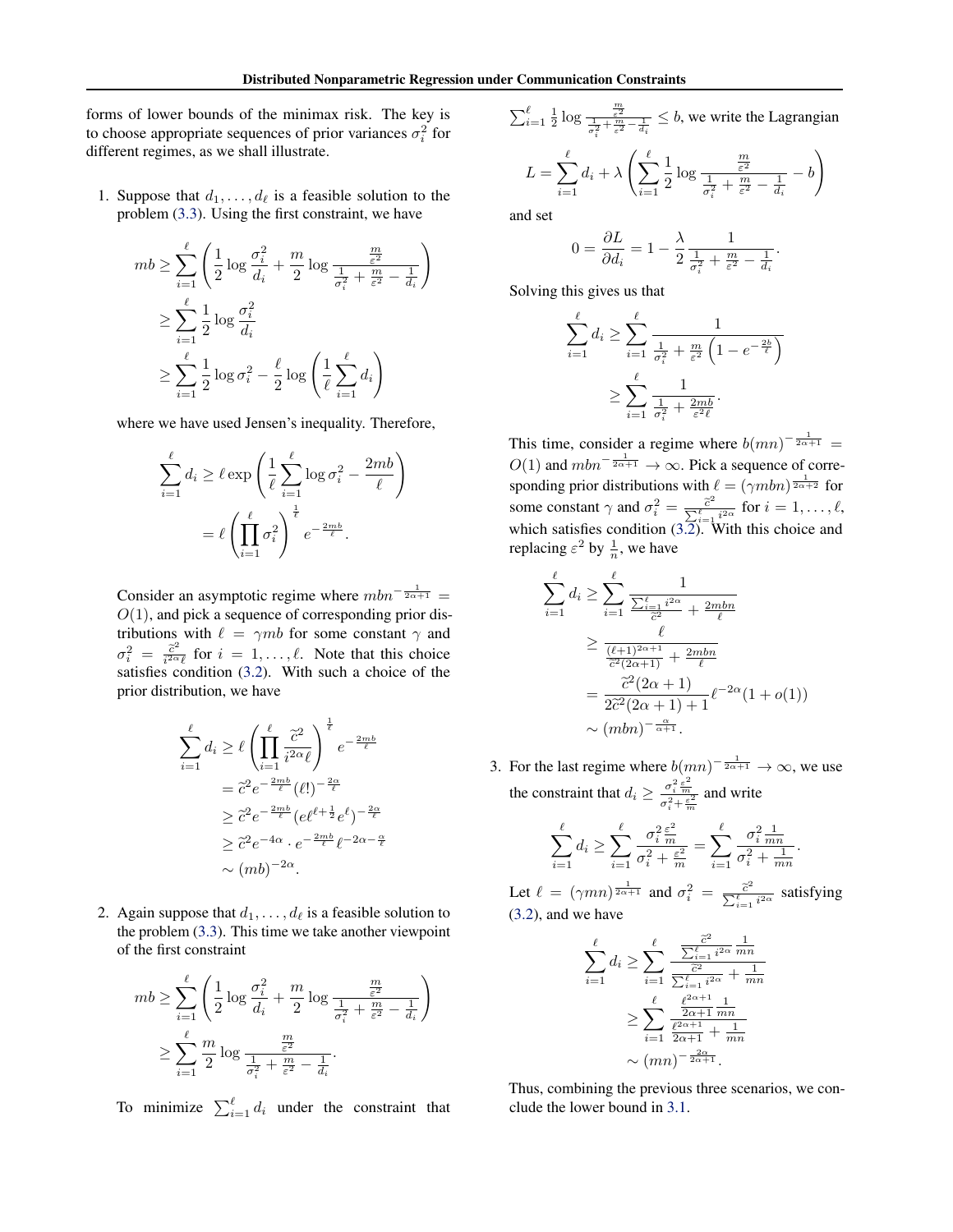# 4. Achievability

In this section, we describe how the lower bound can be achieved through the use of a certain distributed protocol. Unlike for the lower bound, we shall work under the individual constraint on the communication budget, instead of the sum constraint. However, a protocol satisfying the individual constraint automatically satisfies the sum constraint.

#### 4.1. High-level idea

In nonparametric estimation theory, it is known that for the Gaussian sequence model  $X_i \sim N(\theta, \frac{1}{n})$  for  $i = 1, \dots, \infty$ with  $\theta \in \Theta(\alpha, c)$ , the optimal scaling of the  $\ell_2$  risk is  $n^{-\frac{2\alpha}{2\alpha+1}}$ , and this can be achieved by truncating the sequence at  $i = O(n^{\frac{1}{2\alpha+1}})$ . That is, the estimator

$$
\widehat{\theta} = \begin{cases} X_i & \text{if } i \le n^{\frac{1}{2\alpha+1}} \\ 0 & \text{if } i > n^{\frac{1}{2\alpha+1}} \end{cases}
$$

has worst-case risk  $\sup_{\theta \in \Theta(\alpha,c)} \mathbb{E}_{\theta} ||\widehat{\theta} - \theta||^2 \asymp n^{-\frac{2\alpha}{2\alpha+1}}$ . We are going to build on this simple but rate-optimal estimator in our distributed protocol. But before carefully defining and analyzing the protocol, we first give a high-level idea of how it is designed.

In our distributed setting, we have a total budget of  $mb$ bits to communicate from the local machines to the central machine, which means that we can transmit  $O(mb)$  random variables to a certain degree of precision.

In the first regime where we have  $mb \leq n^{\frac{1}{2\alpha+1}}$ , the communication budget is so small that the total number of bits is smaller than the effective dimension for the noise level  $1/n$ . In this case, we let each machine transmit information regarding a unique set of  $O(b)$  components of  $\theta$ . Thus, at the central machine, we can decode and obtain information about the first  $O(mb)$  components of  $\theta_i$ . This is equivalent to truncating a centralized Gaussian sequence at  $i = O(mb)$ , and gives us a convergence rate of  $(mb)^{-2\alpha}$ .

In the second regime  $(b \ll (mn)^{\frac{1}{2\alpha+1}}$  and  $mb \gg n^{\frac{1}{2\alpha+1}}$ ), we have a larger budget at our disposal, and can thus afford to transmit more than one random variable containing information about  $\theta_i$ . Suppose that for a specific i we quantize and transmit  $X_{ij}$  for k different values of j, namely at k different machines. The budget of  $O(mb)$  random variables will allow us to acquire information about the first  $O(\frac{mb}{k})$ components of  $\theta$ . When aggregating at the central machine, we have  $Z_i \sim N(\theta_i, \frac{1}{nk})$  for  $i = 1, ..., O(\frac{mb}{k})$ , and no information about  $\theta_i$  for  $i \geq O\left(\frac{mb}{k}\right)$ . Now consider the effect of choosing different values of  $k$ . In choosing a smaller k, we will be able to estimate more components of  $\theta$ , but each at a lower accuracy. On the other hand, a larger  $k$  leads to fewer components being estimated, but with smaller error. We know from nonparametric estimation theory that the

tradeoff is optimized when  $(kn)^{\frac{1}{2\alpha+1}} \asymp \frac{mb}{k}$ . This gives us the optimal choice  $k \asymp (mb)^{\frac{2\alpha+1}{2\alpha+2}} n^{-\frac{1}{2\alpha+2}}$ , with risk scaling as  $(mbn)^{-\frac{\alpha}{\alpha+1}}$ .

In the last regime, we have  $b \gtrsim (mn)^{\frac{1}{2\alpha+1}}$ . In this case, the number of bits available at each machine is larger than the effective dimension associated with the global noise level  $\frac{1}{mn}$ . We simply quantize and transmit the first  $O(mn)^{\frac{1}{2\alpha+1}}$ of  $X_{ij}$  from each machine to the central machine, where we decode and simply average the received random variables.

#### 4.2. Algorithm

First we state a lemma describing and analyzing a simple scalar quantization method.

Lemma 4.1. *Suppose that* X *is a random variable supported on*  $[-c, c]$ *, and that*  $U \sim \text{Unif}(0, \delta)$  *independently*, *for some constant*  $\delta > 0$ *. Let*  $G(u, \delta) = \{u + i\delta : i =$  $0, \pm 1, \pm 2, \ldots$  *be a grid of points with base point u and skip* δ*. Define*

$$
q(x; u, \delta) = \underset{g \in G(u, \delta)}{\arg \min} |x - g|.
$$

*Let*  $E = q(X; U, \delta) - X$ *. Then* X and E are independent, *and*  $E \sim \text{Unif}(-\frac{\delta}{2}, \frac{\delta}{2})$ *.* 

*Proof.* Let us condition on the event that  $X = x$ . We have for  $\epsilon \in \left(-\frac{\delta}{2}, \frac{\delta}{2}\right)$ 

$$
\mathbb{P}(E \in (\epsilon, \epsilon + d\epsilon) | X = x)
$$
  
=  $\mathbb{P}(q(X) \in (x + \epsilon, x + \epsilon + d\epsilon) | X = x)$   
=  $\mathbb{P}(U \in (x + \epsilon - \delta \lfloor (x + \epsilon)/\delta \rfloor, x + \epsilon - \delta \lfloor (x + \epsilon)/\delta \rfloor + d\epsilon) | X = x)$   
=  $\mathbb{P}(U \in (x + \epsilon - \delta \lfloor (x + \epsilon)/\delta \rfloor, x + \epsilon - \delta \lfloor (x + \epsilon)/\delta \rfloor + d\epsilon))$   
=  $\frac{d\epsilon}{\delta}$ .

We thus conclude that  $E|X \sim \text{Unif}(-\frac{\delta}{2}, \frac{\delta}{2})$ , and therefore  $E$  and  $X$  are independent.

By this lemma, we know that with a public key for randomness, we can transmit a random variable  $X$  supported on  $(-c, c)$  using  $\log_2 \frac{2c}{\delta}$  bits, so that the central machine receives  $X + E$  with  $E \sim \text{Unif}(-\frac{\delta}{2}, \frac{\delta}{2})$  and independent to X. We are now ready to describe the algorithm of estimating  $\theta$ .

### Algorithm

- 1. Input
	- $\alpha$ : order of the Sobolev space.
	- *c*: radius of the Sobolev space.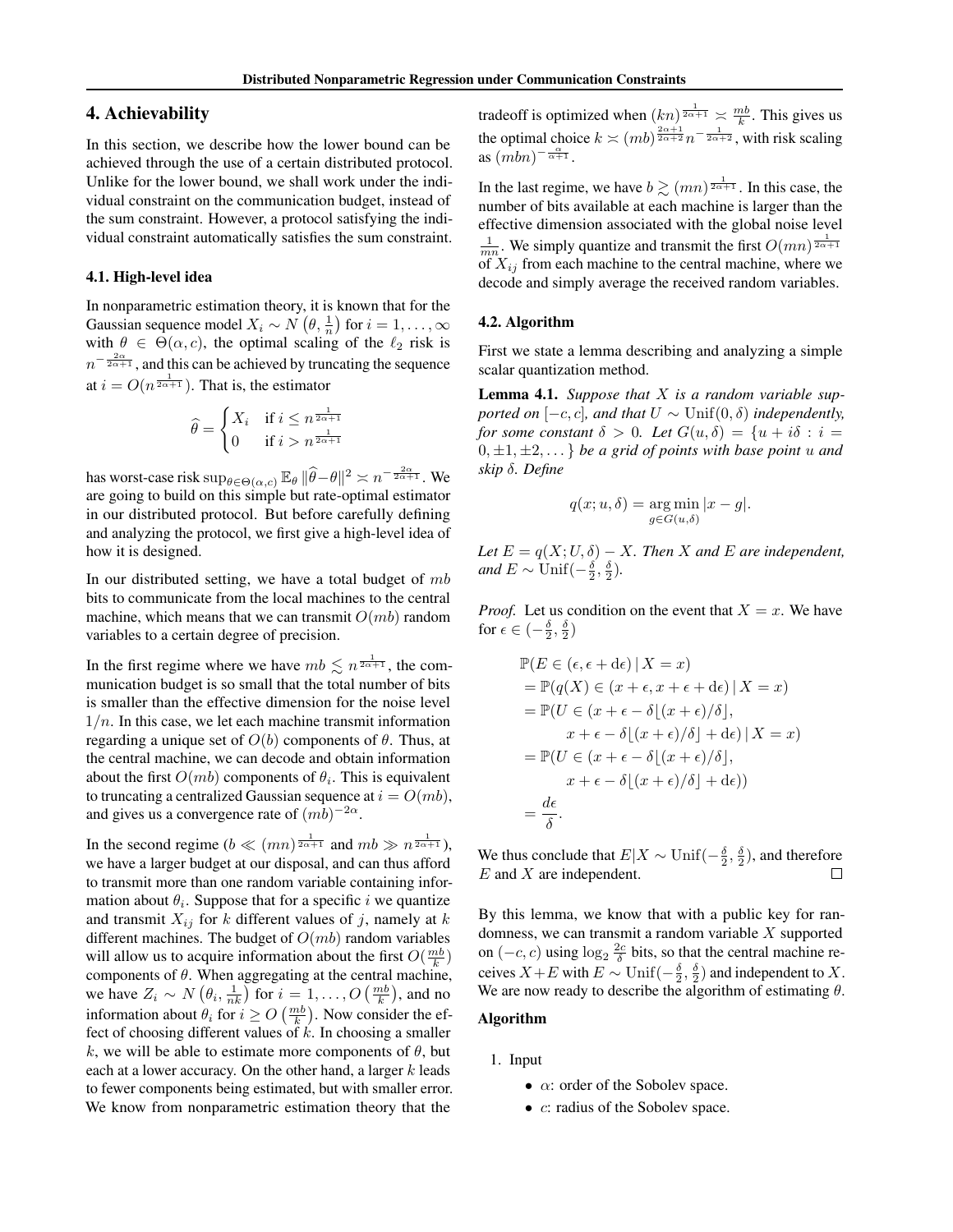

Figure 1. Allocation of communication budget for the three regimes. Each dot represents a random variable  $X_{ij}$ . The jth row represents the random variables on the jth machine, and the *i*th dot in that row is for the random variable  $X_{ij} \sim N(\theta_i, \frac{1}{n})$ . If a dot is colored black, it means that the random variable is quantized and transmitted to the central machine; otherwise, we don't spend any communication budget on it. In the first regime, each  $\theta_i$  is only estimated on at most one machine, while in the second regime, it is estimated on multiple but not all machines. In the last regime, we quantize and transmit all random variables associated with  $\theta_i$  on the m machines, before truncating at some position.

- $X_{ij}$ : independent  $N\left(\theta_i, \frac{1}{n}\right)$  r.v. for  $i = 1, \dots, \infty$ at machine j for  $j = 1, \ldots, m$ .
- b: number of bits for communication at each machine.

Calculate

- $\delta = \max\left\{(mb)^{-\frac{2\alpha+1}{2}}, n^{-\frac{1}{2}}\right\}.$ •  $b_0 = \log_2 \delta, b = \lfloor b/b_0 \rfloor.$ •  $k = \left( \lfloor (m b)^{\frac{2\alpha+1}{2\alpha+2}} n^{-\frac{1}{2\alpha+2}} \rfloor \vee 1 \right) \wedge m.$
- 2. At the jth machine (for  $j = 1, \ldots, m$ ), let  $I_j =$  $\lceil (ms+j)/k \rceil : s = 0, \ldots, \widetilde{b} - 1 \Big\}.$ 
	- (a) Generate a random seed shared with the central machine.
	- (b) For  $i \in I_j$ , generate  $U_{ij} \sim \text{Unif}(0, \delta)$  independently based on the seed.
	- (c) For  $i \in I_j$ , Winsorize  $X_{ij}$  at  $[-c, c]$  and quantize

$$
\widetilde{X}_{ij} = q((X_{ij} \wedge c) \vee (-c); U_{ij}, \delta).
$$

(d) Transmit the quantized random variables  $\left\{ \widetilde{X}_{ij} : i \in I_j \right\}$  to the central machine using  $\big|b/b_0\big|b_0\leq b$  bits.

3. At the central machine, decode the messages and construct the estimator

$$
\widehat{\theta}_i = \begin{cases} \frac{1}{k} \sum_{j: \, i \in I_j} \widetilde{X}_{ij} & \text{if } i \le \lfloor m\widetilde{b}/k \rfloor \wedge (mn)^{\frac{1}{2\alpha + 1}}\\ 0 & \text{otherwise} \end{cases}
$$

.

A graphical illustration of the algorithm is shown in Figure 1. We must also note that while the algorithm is rate optimal, it is not adaptive, in the sense that it requires knowledge of the parameter  $\alpha$ .

### 4.3. Analysis

We now analyze the statistical risk associated with the algorithm described in the previous section. Suppose that  $\theta \in \Theta(\alpha, c)$ . First notice that the Winsorization in Step  $2(c)$  makes  $X_{ij}$  bounded prior to quantization and it only decreases the risk. Write  $i^* = \lfloor m\tilde{b}/k \rfloor \wedge (mn)^{\frac{1}{2\alpha+1}}$ . The risk of the final estimator satisfies

$$
\mathbb{E}_{\theta}\left[\|\widehat{\theta}-\theta\|^2\right] \sum_{i=1}^{i^*} \mathbb{E}_{\theta}\left[\left(\frac{1}{k} \sum_{j:i \in I_j} \widetilde{X}_{ij} - \theta_i\right)^2\right] + \sum_{i=i^*+1}^{\infty} \theta_i^2
$$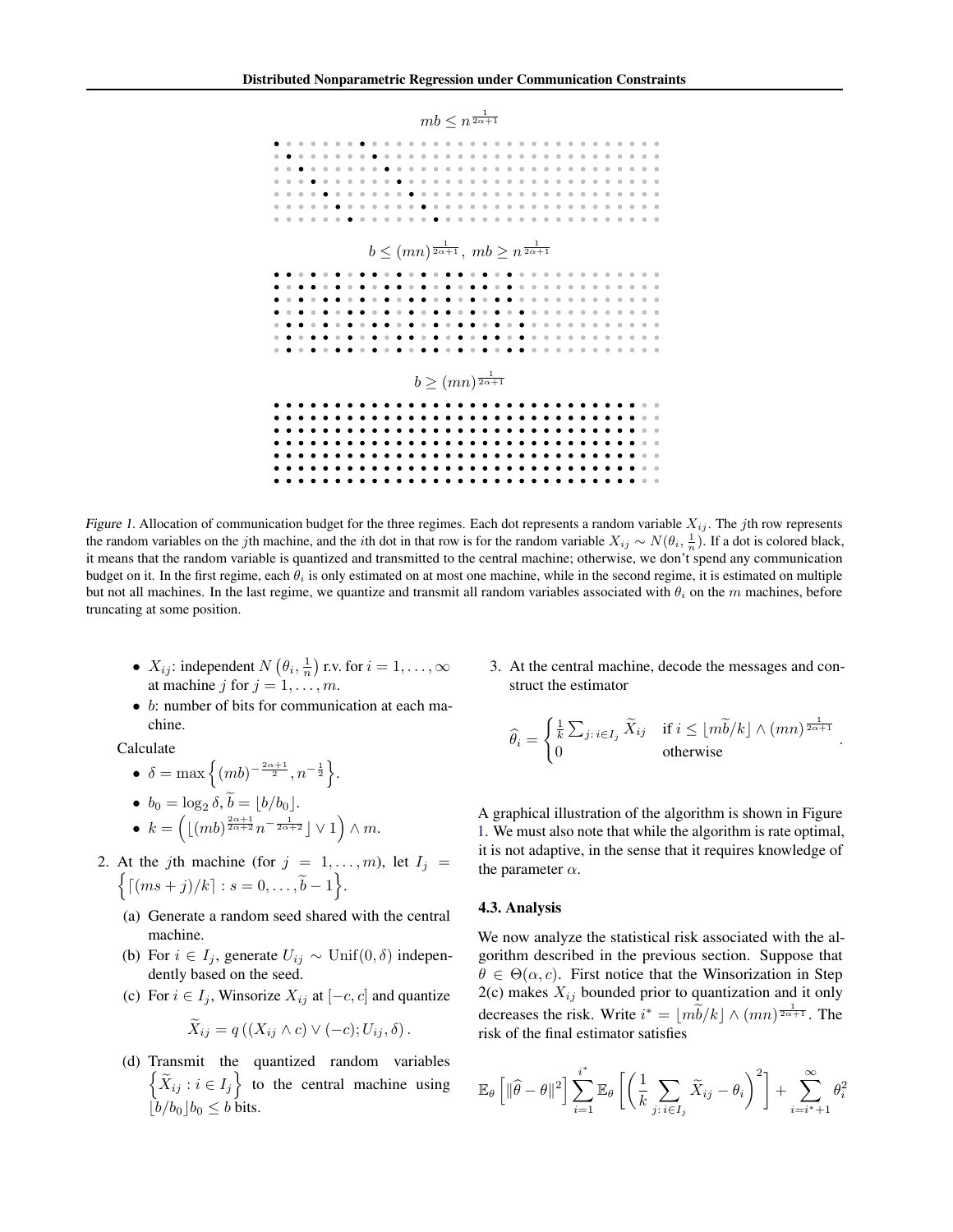where

$$
\sum_{i=1}^{i^*} \mathbb{E}_{\theta} \left[ \left( \frac{1}{k} \sum_{j : i \in I_j} \widetilde{X}_{ij} - \theta_i \right)^2 \right]
$$
\n
$$
= \sum_{i=1}^{i^*} \mathbb{E}_{\theta} \left[ \left( \frac{1}{k} \sum_{j : i \in I_j} \left( X_{ij} + E_{ij} \right) - \theta_i \right)^2 \right]
$$
\n
$$
= \sum_{i=1}^{i^*} \mathbb{E}_{\theta} \left[ \left( \frac{1}{k} \sum_{j : i \in I_j} X_{ij} - \theta_i \right)^2 \right] + \mathbb{E} \left[ \left( \frac{1}{k} \sum_{j : i \in I_j} E_{ij} \right)^2 \right]
$$
\n
$$
\leq \frac{\lfloor m\widetilde{b}/k \rfloor \wedge (mn)^{\frac{1}{2\alpha+1}}}{nk} + \frac{\left( \lfloor m\widetilde{b}/k \rfloor \wedge (mn)^{\frac{1}{2\alpha+1}} \right) \delta^2}{3k}
$$

where  $E_{ij}$  denotes the uniform error introduced by quantizing  $X_{ij}$  and we have used the fact that they are mutually independent and independent to  $X_{ij}$ . Also recall the definitions of  $\delta$ ,  $k$ ,  $b$  as appearing in the algorithm. Therefore, we have

$$
\mathbb{E}_{\theta}\left[\|\widehat{\theta} - \theta\|^2\right] \le \frac{\lfloor m\widetilde{b}/k \rfloor \wedge (mn)^{\frac{1}{2\alpha+1}}}{nk} + \frac{\left(\lfloor m\widetilde{b}/k \rfloor \wedge (mn)^{\frac{1}{2\alpha+1}}\right)\delta^2}{3k} + \frac{c^2}{\left(\lfloor m\widetilde{b}/k \rfloor \wedge (mn)^{\frac{1}{2\alpha+1}}\right)^{2\alpha}}
$$

Now we analyze the risk for the three regimes respectively. In the first regime where  $mb \leq n^{\frac{1}{2\alpha+1}}$ , we have

$$
k = \left( \lfloor (mb)^{\frac{2\alpha+1}{2\alpha+2}} n^{-\frac{1}{2\alpha+2}} \rfloor \vee 1 \right) \wedge m = 1
$$
  

$$
\delta = \max \left\{ (mb)^{-\frac{2\alpha+1}{2}}, n^{-\frac{1}{2}} \right\} = (mb)^{-\frac{2\alpha+1}{2}},
$$

and consequently

$$
\mathbb{E}_{\theta}\left[\|\widehat{\theta}-\theta\|^2\right] \leq \frac{m\widetilde{b}}{n} + \frac{m\widetilde{b}}{3(m b)^{2\alpha+1}} + \frac{c^2}{(m\widetilde{b})^{2\alpha}}
$$

$$
= O\left((mb)^{-2\alpha}\log(m b)\right).
$$

In the second regime where  $b \leq (mn)^{\frac{1}{2\alpha+1}}$  and  $mb \geq$  $n^{\frac{1}{2\alpha+1}}$ , we have

$$
k = \left( \lfloor (mb)^{\frac{2\alpha+1}{2\alpha+2}} n^{-\frac{1}{2\alpha+2}} \rfloor \vee 1 \right) \wedge m = \lfloor (mb)^{\frac{2\alpha+1}{2\alpha+2}} n^{-\frac{1}{2\alpha+2}} \rfloor,
$$
  

$$
\delta = \max \left\{ (mb)^{-\frac{2\alpha+1}{2}}, n^{-\frac{1}{2}} \right\} = n^{-\frac{1}{2}},
$$

and it follows that

$$
\mathbb{E}_{\theta}\left[\|\widehat{\theta}-\theta\|^2\right] \leq \frac{4\lfloor m\widetilde{b}/k\rfloor}{3nk} + \frac{c^2}{\lfloor m\widetilde{b}/k\rfloor^{2\alpha}} \n= O\left((mbn)^{-\frac{\alpha}{\alpha+1}}(\log n)^{2\alpha}\right).
$$

In the last regime where  $b \ge (mn)^{\frac{1}{2\alpha+1}}$ , we have

$$
k = \left( \lfloor (mb)^{\frac{2\alpha+1}{2\alpha+2}} n^{-\frac{1}{2\alpha+2}} \rfloor \vee 1 \right) \wedge m = m,
$$
  

$$
\delta = \max \left\{ (mb)^{-\frac{2\alpha+1}{2}}, n^{-\frac{1}{2}} \right\} = n^{-\frac{1}{2}},
$$

and then

$$
\mathbb{E}_{\theta}\left[\|\widehat{\theta}-\theta\|^2\right] \leq \frac{(mn)^{\frac{1}{2\alpha+1}}}{mn} + \frac{(mn)^{\frac{1}{2\alpha+1}}}{3mn} + \frac{c^2}{\widetilde{b}^{2\alpha}} \n= \begin{cases} O((mn)^{-\frac{2\alpha}{2\alpha+1}}) & \text{if } b \geq (mn)^{\frac{1}{2\alpha+1}} \log n \\ O((mn)^{-\frac{2\alpha}{2\alpha+1}}(\log n)^{2\alpha}) & \text{otherwise} \end{cases}
$$

.

# 5. Future directions

One interesting direction for future work is to study adaptivity in distributed estimation. An adaptive protocol  $(\Pi, \theta)$ satisfies

$$
\liminf_{n\to\infty}\frac{\sup_{\theta\in\Theta(\alpha,c)}\mathbb{E}\left[\|\widehat{\theta}(\Pi)-\theta\|^2\right]}{\inf_{(\Pi,\check{\theta})\in\Gamma(m,b)}\sup_{\theta\in\Theta(\alpha,c)}\mathbb{E}\left[\|\check{\theta}(\Pi)-\theta\|^2\right]}<\infty,
$$

for (almost) all  $\alpha$  and c. That is, the protocol should be minimax optimal for all  $\theta$  without prior knowledge of the parameter space in which  $\theta$  resides. While we had conjectured that this may not be possible with only one round of communication, Szabo & van Zanten (2018) recently developed an adaptive estimator using a modification of Lepski's method.

A second interesting direction for future work is distributed estimation of other functionals. For instance, one might study the sum of squares (or  $\ell_2$  norm) of the mean of a normal random vector. It would be of interest to understand the minimax risk of the norm of the mean in a distributed setting, and to develop optimal distributed protocols for this functional.

Finally, other nonparametric problems should be considered in a distributed estimation setting. For example, it will be interesting to study nonparametric estimation of functions with varying smoothness (e.g., over Besov bodies), and with shape constraints such as monotonicity and convexity.

### Acknowledgment

Research supported in part by ONR grant N00014-12-1- 0762 and NSF grant DMS-1513594.